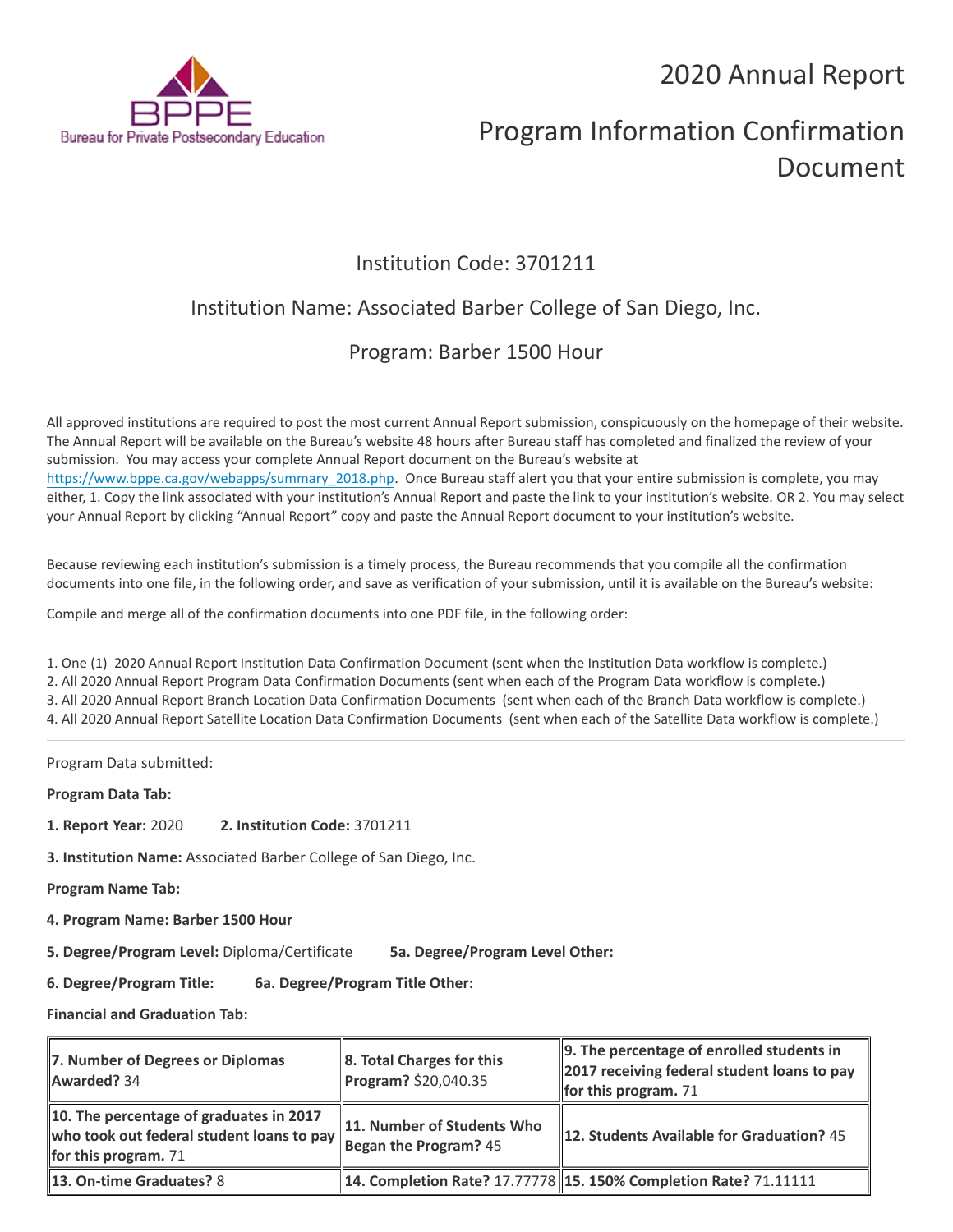#### **16. Is the above data taken from the Integrated Postsecondary Education Data System (IPEDS) of the United States Department of Education?** No

#### **Placement Data Tab:**

CEC § 94929.5 requires institutions to report placement data for every program that is designed or advertised to lead to a particular career, or advertised or promoted with any claim regarding job placement.

| 17. Graduates Available for                                                                                                                                         | 18 Graduates Employed in the        | 19. Placement       |  |  |
|---------------------------------------------------------------------------------------------------------------------------------------------------------------------|-------------------------------------|---------------------|--|--|
| <b>Employment?</b> 32                                                                                                                                               | Field? 25                           | <b>Rate? 78.125</b> |  |  |
| 20. Graduates Employed in the field                                                                                                                                 |                                     |                     |  |  |
| 20a. 20 to 29 hours per week? $0$                                                                                                                                   | 20b. At least 30 hours per week? 25 |                     |  |  |
| $\ $ 21. Indicate the number of graduates employed                                                                                                                  |                                     |                     |  |  |
| 21a. In a single position in the field of study: 22<br>21b. Concurrent aggregated positions in the field of<br>study: $3$                                           |                                     |                     |  |  |
| 21c. Freelance/self-employed: 22<br>21d. By the institution or an employer owned by the institution, or<br>an employer who shares ownership with the institution: 1 |                                     |                     |  |  |

#### **Exam Passage Rate Tab:**

5 CCR §74112(j) requires the institution to collect the exam passage data directly from its graduates if the exam passage data is not available from the licensing agency.

**22. Does this educational program lead to an occupation that requires State licensing?** Yes

**22a. Do graduates have the option or requirement for more than one type of State licensing exam?** No

 **Option/Requirement #1: Option/Requirement #2: Option/Requirement #3: Option/Requirement #4:**

**Exam Passage Rate - Year 1 Tab:**

**23. Name of the State licensing entity that licenses the field:** Yes

**24. Name of Exam?** California

| 25. Number of Graduates Taking 26. Number Who Passed the 27. Number Who Failed the 28. Passage<br>State Exam? 27 | <b>State Exam?</b> 21 | <b>State Exam?</b> $6$ | <b>Rate? 77.77778</b> |
|------------------------------------------------------------------------------------------------------------------|-----------------------|------------------------|-----------------------|
|                                                                                                                  |                       |                        |                       |

**29. Is This Data from the State Licensing Agency that Administered the Exam?** Yes **29a. Name of Agency:** Board of Barbering & Cosmetology

**30. If the response to #29 is "No", provide a description of the process used for Attempting to Contact Students.**

**Exam Passage Rate - Year 2 Tab:**

**31. Name of the State licensing entity that licenses the field:** Board of Barbering & Cosmetology

**32. Name of Exam?** California

| 33. Number of Graduates Taking | 34. Number Who Passed the | $\parallel$ 35. Number Who Failed the | $\vert$ 36. Passage |
|--------------------------------|---------------------------|---------------------------------------|---------------------|
| <b>State Exam?</b> 40          | <b>State Exam?</b> $32$   | <b>State Exam?</b> 8                  | <b>Rate? 80</b>     |
|                                |                           |                                       |                     |

**37. Is This Data from the State Licensing Agency that Administered the Exam?** Yes **37a. Name of Agency:** Board of Barbering & Cosmetology

**38. If the response to #37 is "No", provide a description of the process used for Attempting to Contact Students.** 

**Salary Data Tab:**